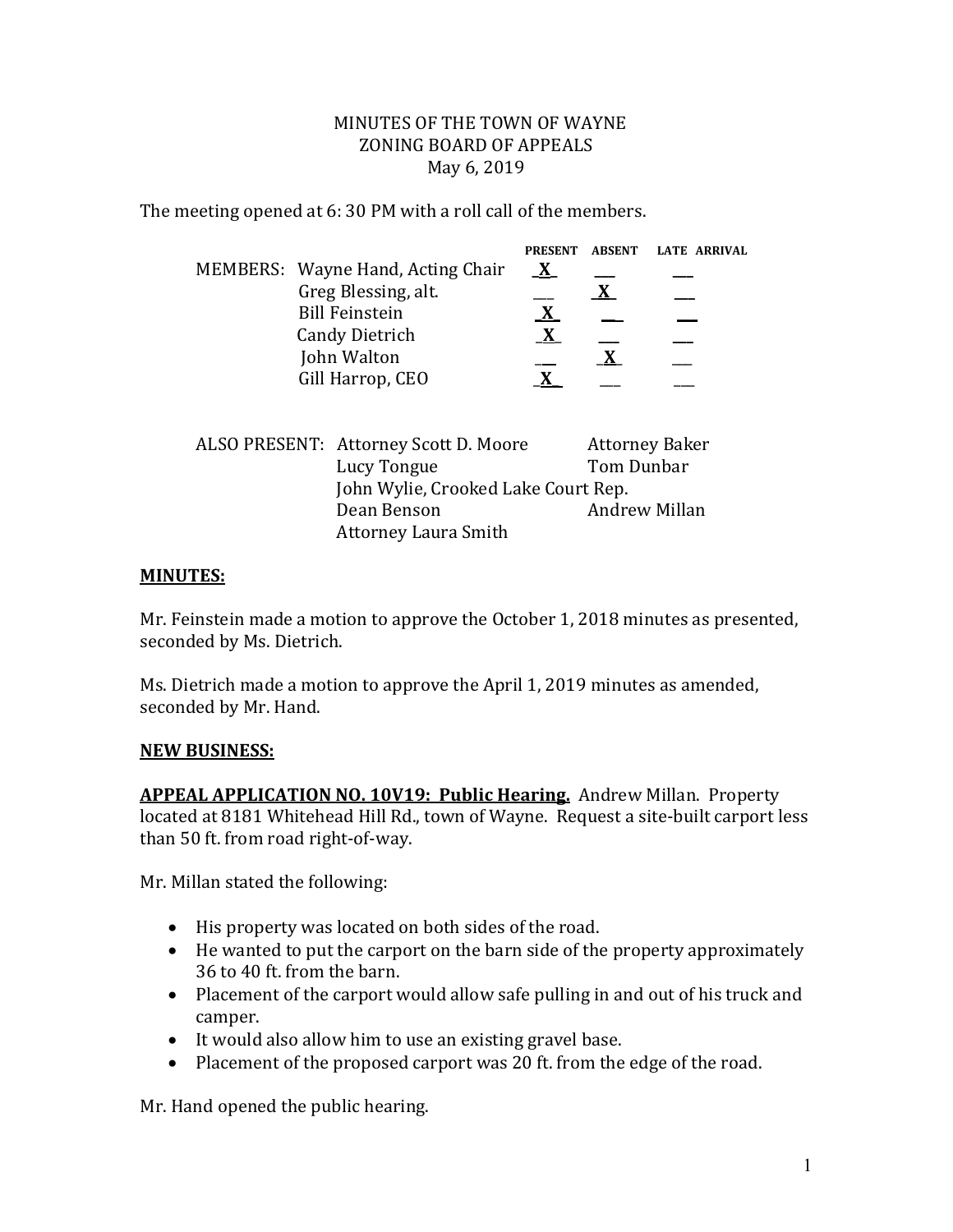Ms. Kurtz stated 8 letters were sent out and no responses were received back.

Mr. Hand closed the public hearing as no one was present to express any concern.

Upon discussion, the following items were noted:

- Per Mr. Harrop, the road right-of-way is 50 ft., so the proposed building location is 5 ft. from the road ROW.
- The other farm buildings were located closer to the road.
- Placement of the carport was further back from the road and on a straighter portion of the road.

Mr. Feinstein stated the application was seeking 45 ft. of relief from the road rightof-way.

The 5 test questions were then reviewed and answered as required by NYS.

- 1. Whether an undesirable change to the character of the neighborhood will take place or if it would be a detriment to nearby properties: No.
- 2. Whether benefit sought by applicant can be achieved by a feasible alternative to the variance: Yes
- 3. Whether the requested variance is substantial: No.
- 4. Would the variance have an adverse impact on the physical or environmental conditions in the neighborhood: No
- 5. Whether the alleged difficulty was self-created: Yes

It was then determined that the Benefit to the Applicant did outweigh the detriment to the Neighborhood or Community.

Mr. Feinstein made a motion to grant 45 ft. setback relief from the road right-of-way based on the drawing submitted with the building permit dated 4/23/2019, seconded by Ms. Dietrich.

| A roll call vote was taken. |                                 |  |  |
|-----------------------------|---------------------------------|--|--|
|                             | AYE(ves) NAY(no) ABSENT ABSTAIN |  |  |
| Wayne Hand, Acting Chair    | X                               |  |  |
| <b>Candy Dietrich</b>       |                                 |  |  |
| <b>Bill Feinstein</b>       |                                 |  |  |
|                             |                                 |  |  |
|                             |                                 |  |  |

Ayes-3 Nays-0.

Mr. Millan signed the variance responsibilities and conditions sheet. (On file).

## **OLD BUSINESS:**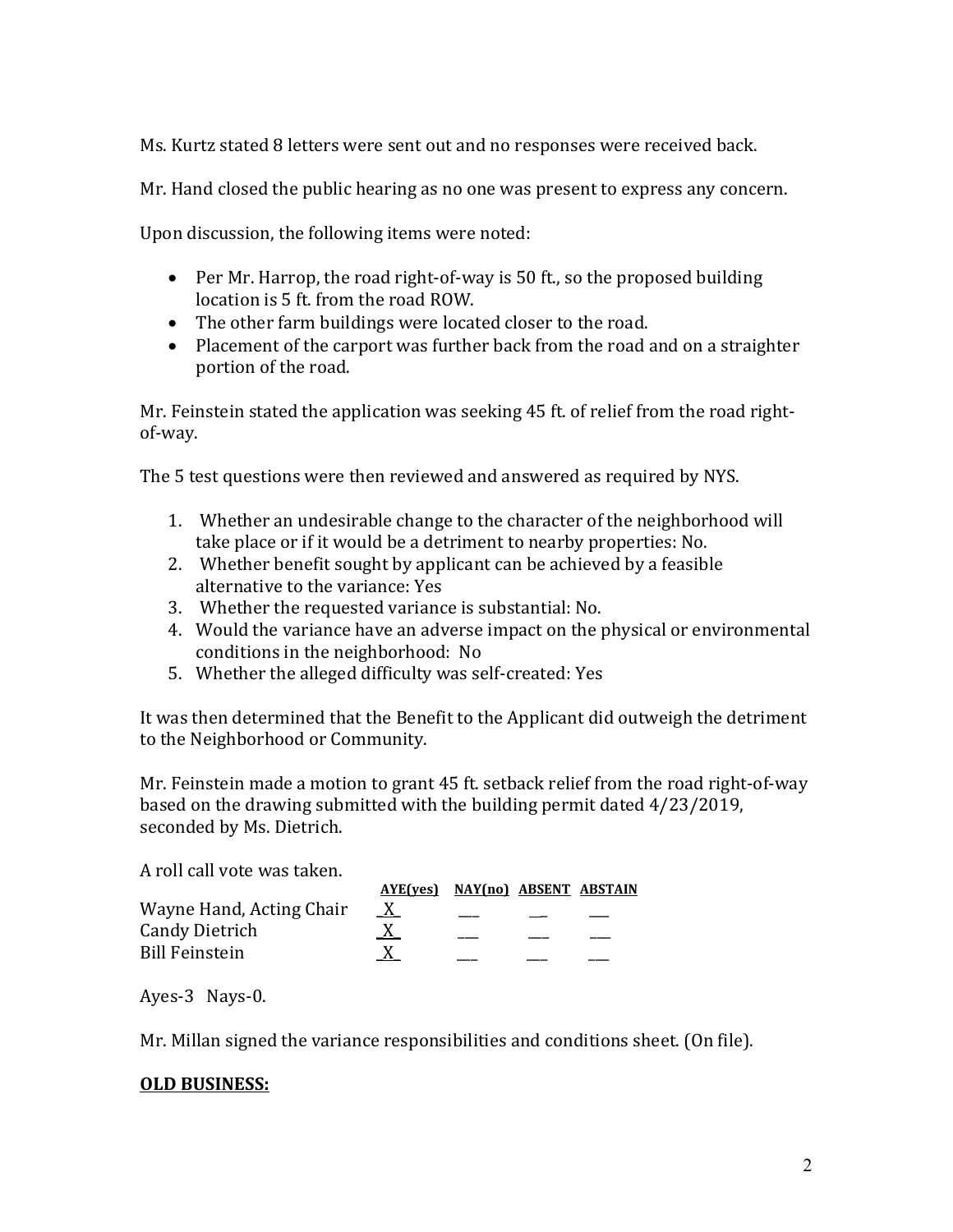**APPEAL APPLICATION NO. 04V19:** Crooked Lake LLC/Tongue. Property located at 9989 Sunfish. Request addendum to Variance 17V16 for deck.

Mr. Hand stated he was not personally involved with the Crooked Lake LLC and Tongue request that was approved in 2017 and to best help with the current request, created and reviewed with those present a chronological 10-year timeline.

Upon review, the following items were noted:

- This is a pre-existing non-conforming Use and Use Variances are hard to approve.
- Since 2010, every time a replacement trailer has been replaced, the Board has been lenient.
- The Planning Board and an outside source tried to create a long-term plan that would address the pre-existing non-conforming Use issue of being less non-conforming.
- In February 2017, Variance No. 17V16 was denied then tabled because due to the non-conforming Use, you may replace in kind but not expand.
- In March 2017, Ms. Tongue readjusted her plans to the original footprint with no decks, just steps and was approved.
- This is just one more instance where the applicant built larger than approved.

Attorney Moore stated his client was requesting an amendment to the existing area variance citing the following:

- The original plans were for the trailer of 528 sq. ft. plus 408 sq. ft for decks equaled 936 sq. ft., now with the new deck it's 1,224 sq. ft.
- During the transition process between Crooked Lake LLC and the Zoning Board, the decks were not on the drawing.
- Ms. Tongue relied on both the Park and the contractor.
- The challenge is how to fix it.

Mr. Hand corrected Attorney Moore stating that the original trailer was 8' x 43' (344 sq. ft.), and that the original enclosed porch was 12'x34' (408 sq. ft.), totaling 752 sq. ft. The new double wide trailer approved in March of 2017 is 24' x 44', or 1,056 sq. ft. If one also considers the two original 12'x12' ground level decks, which were not attached to the trailer or porch, they equate to an additional 288 sq. ft.

Mr. Benson, one of the managers for Crooked Lake LLC, was present to state the following:

• He happened to be in the park in November 2017 to pick up some items and saw some lumber in the front yard of the Tongue residence.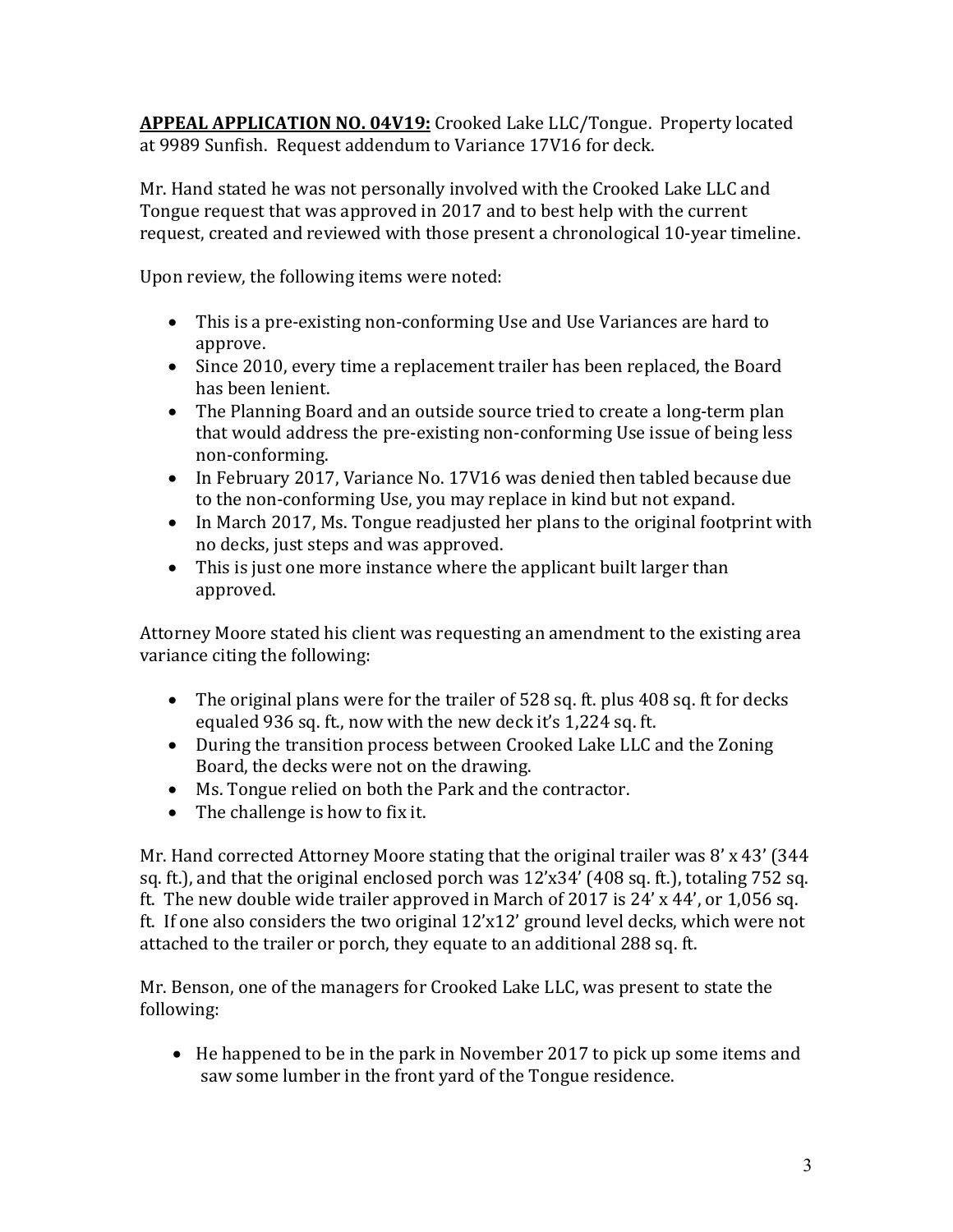- He told the contractor to stop work as no plans were submitted to the Park, there was no building permit, and that the Park was closed.
- The park has a building policy that all residents are to follow.
- Apparently, the trailer owner (Ms. Tongue) requested the contractor to return and finish constructing the deck.

Attorney Baker stated concern for safety because of the steep slope issue and a possible compromise.

Mr. Wylie, representative for Crooked Lake stated the construction meets code and at this point the cost of removing the deck would be a hardship and cause more erosion of the steep slope.

Mr. Harrop stated that since this was an illegal structure, he had not inspected it.

The Zoning Board closed the public hearing as per section 108 of the Public Officers Law in order to seek advice from legal counsel.

Upon reopening the hearing, Attorney Moore inquired if his applicant could keep the 12' by 12' existing deck and stairs on the North side and leave the support posts from the deck in order to back fill the slope to stabilize the bank, plus attach to it a safety barrier. They would disassemble and remove all of the remaining deck.

Mr. Hand stated this would fit in what was pre-existing, didn't require a variance and the details could be worked out between Mr. Harrop and Crooked Lake LLC without coming back to the Zoning Board since it would not be expanding on the historical footprint (provided the new deck(s) do not exceed 288 sq. ft., the sum of the original two ground level decks).

Attorney Smith stated that the Board did not have purview over whether the support posts could remain. Review of stabilization/allowing support posts to remain should be between Mr. Harrop and Crooked Lake LLC.

Upon further discussion, Ms. Dietrich made a motion to deny Variance Application 04V19 as the deck would be an "expansion of a pre-existing non-conforming Use due to the overall dimensions of the constructed deck, seconded by Mr. Hand.

A roll call vote was taken.

|                          | AYE(ves) NAY(no) ABSENT ABSTAIN |  |  |
|--------------------------|---------------------------------|--|--|
| Wayne Hand, Acting Chair | $\overline{X}$                  |  |  |
| <b>Candy Dietrich</b>    |                                 |  |  |
| <b>Bill Feinstein</b>    |                                 |  |  |

Ayes-3 Nays-0.